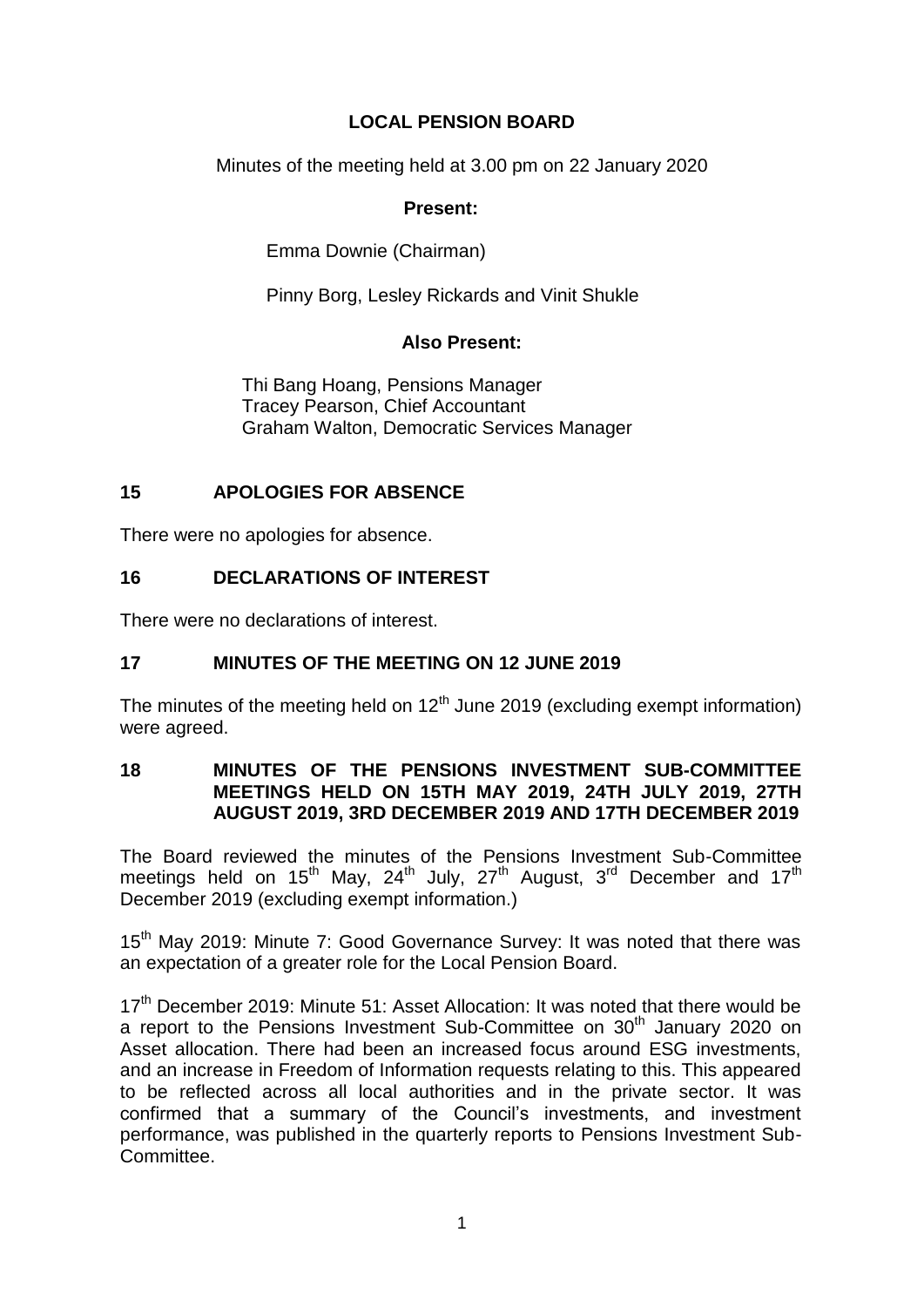#### **19 MINUTES OF THE GENERAL PURPOSES AND LICENSING COMMITTEE MEETINGS HELD ON 19TH SEPTEMBER 2019, 6TH NOVEMBER 2019 AND 28TH NOVEMBER 2019**

The Board reviewed the minutes of the General Purposes and Licensing Committee meetings held on 19<sup>th</sup> September,  $6<sup>th</sup>$  November and 28<sup>th</sup> November 2019.

28<sup>th</sup> November 2019: Audit of Financial Statements 2018/19: The Board noted that the audit of the Council's 2018/19 accounts had been delayed, so the Pension Fund accounts for 2018/19 had been approved at this meeting to meet the statutory deadlines for publication of the Pension Fund Annual Report.

# **20 TRAINING UPDATES - PENSIONS MADE SIMPLE**

A link to the LGPS website had been circulated – this contained useful videos. The link would also be included in the next Pensions newsletter. Board Members would be sent the newsletter before publication to seek their views on the content – it was noted that plain language was important.

The newsletter was published on the Council website and circulated by Liberata to all scheme members, but Lesley Rickard stated that she did not recall seeing it recently - this would be checked. Emma Downie offered to set up a link from the HR self-service site. Post meeting note: the newsletter is only circulated to active scheme Members. Consideration will be given to how improve communication of the availability of an online version to deferred and pensioner members.

Board members were invited to contact Thi Bang Hoang with any training needs or requests, and any issues that should be covered in the newsletter.

### **21 PENSION FUND ANNUAL REPORT 2018/19** Report FSD20014

The Board received the Pension Fund Annual Report 2018/19 – this showed that fund performance remained strong overall, ranking  $11<sup>th</sup>$  in the LGPS universe in 2018/19. Over the medium to longer term, rankings have been excellent  $-1<sup>st</sup>$  over 10, 20 and 30 years. There had been a slight increase in members to 18,681, leading to an increase in total administration costs, but a decrease in costs per member from £61.82 to £59.47. There was a higher cost per member in 2016/17 (£70.35) and one factor was possibly the extra work needed around the triennial revaluation.

The Independent Auditors had given an unqualified opinion on the pension fund accounts, and no issues of concern had been raised. The report for 2019/20 would need to reflect the updated fund valuation and regulatory changes including more benchmarking and performance information.

It was agreed that the Pension Fund annual Report 2018/19 be noted.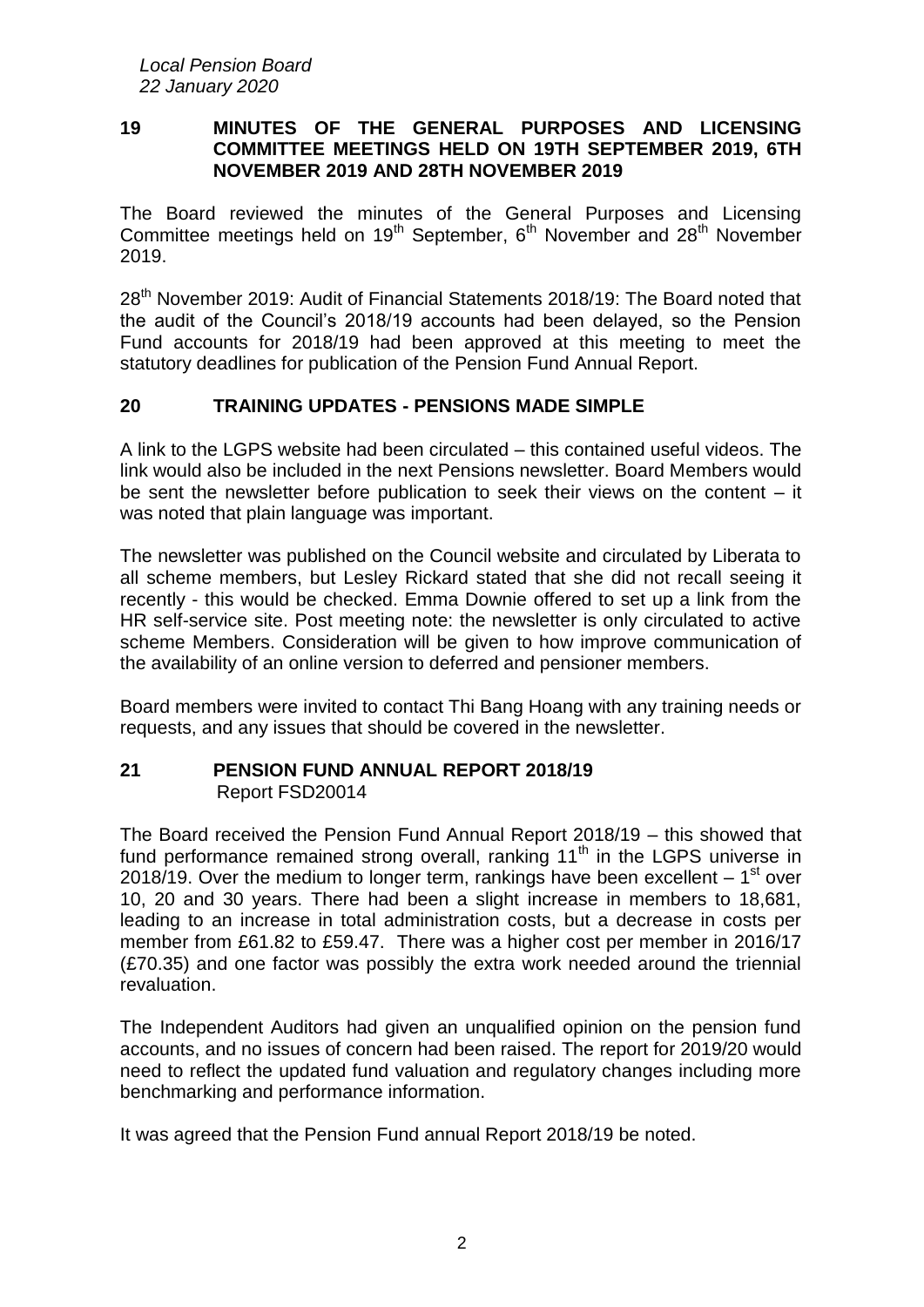#### **22 LOCAL PENSION BOARD DRAFT ANNUAL REPORT** Report FSD20013

The Board received the draft Local Pension Board Annual Report 2019. The report was due to be considered by the Pensions Investment Sub-Committee on 30<sup>th</sup> January, General Purposes and Licensing Committee on 11<sup>th</sup> February and Council on 24<sup>th</sup> February.

It was confirmed that Board Members were very welcome to attend not only meetings of the Pensions Investment Sub-committee and General Purposes and Licensing Committee, but also the annual Pensions Seminar run by the Director of Finance. The Pensions Manager agreed to check the date of the next seminar and circulate an invite to Board Members.

The Pensions Manager noted that the standard timetable for the Board's annual meetings was November but this year's meeting had been delayed. The next formal annual meeting will therefore take place in November 2020.

Emma Downie was currently the chairman until July 2020 and it was agreed that this would be extended to November 2020 to coincide with the next annual meeting of the Board when a new chairman would be appointed.

It was agreed that the draft Local Pension Board Annual Report 2019 be approved.

### **23 PERFORMANCE MONITORING REPORT** Report FSD20015

The Board received a performance report to enable it to assess whether the Pension Fund was complying with the Pension Regulator's Code of Practice on Governance and Administration of public service pension schemes. The report included a RAG rated table showing levels of compliance across the four core areas of governance and administration (it was pleasing to note that there were no reds, but there were some ambers and the Pensions Manager would work with Board Members to consider what action could be taken with a view to moving these to greens by the Board's next meeting at the end of November). The report also provided a link to the Pensions Regulator's recent engagement report. It was reported that another scheme had received the first ever improvement notice issued by the Pensions Regulator solely focused on internal control failures.

It was noted that this was a new report which would be presented to the Board annually. The report sought to provide some background into what the Code of Practice on governance and administration is about and how the Council and Liberata work to monitor performance through service review meetings and the monitoring of KPIs. Appendix 2 provided further data around performance monitoring, detailed statistics and information about complaints.

The Board noted the Internal Dispute Resolution Procedure, which had three stages, the final stage being the Pensions Ombudsman. The number of complaints remained low and there were no current outstanding cases to report,